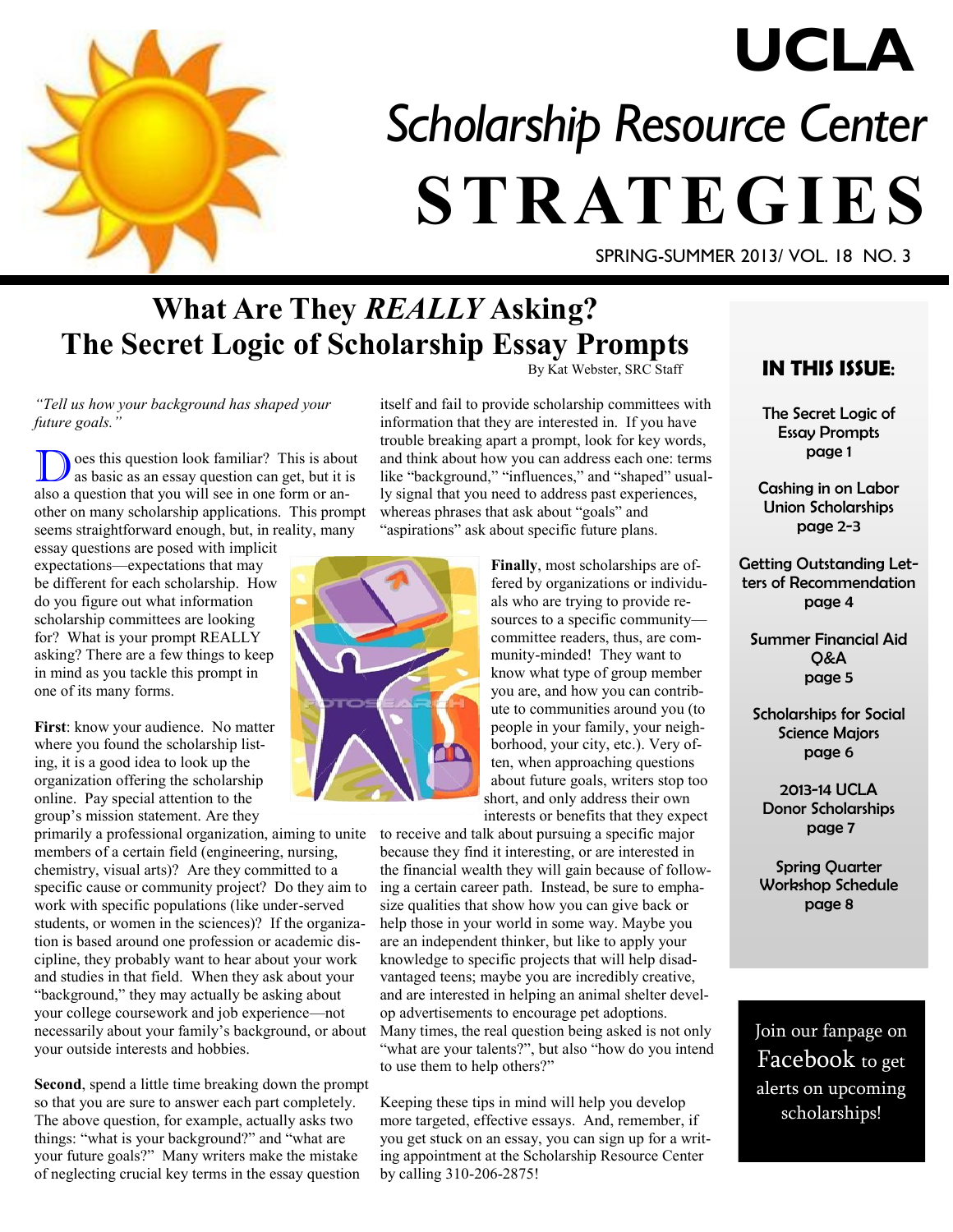# **Ca**<sup>*I*</sup>hingin on Labor

**A** t the heart of unionism is the notion that there is power in numbers. In the world of scholarship applications, the inverse is true: The fewer your competitors, the better your odds of winning. Every year, numerous labor unions offer sizable scholarships, ranging from \$400 to \$10,000, some of them renewable for up to four years of the student's collegiate career. These union scholarships are open to un-

ion members and their families—usually their children (including step-children) or spouse, but also grandchildren or other dependent kin. In most cases, applicants can be from a family of active, retired, or deceased union members. Given that currently in the United States 14.4

million workers are union members (or 11.3% of the total workforce), there's a fair chance that someone in your family is a union member, making you eligible to vie for the piece of the sumptuous union scholarship pie. These scholarship opportunities are especially worth seizing, because probability works in your favor. Since these awards are exclusively set aside for union members and their families, you are competing with a significantly narrowed applicant pool.

On your next visit home, do some domestic

investigation and ask your parents (or grandparents, or other such provider figures) if they belong to a union. Is your father a healthcare employee? Then it's likely he is a member of SEIU (Service Employee International Union) or AF-SCME (American Federation of State, County, & Municipal Employees). Is your mother a K-12 teacher or a college instructor? Chances are, she's an AFT (American Federation of Teachers)

> member. Or better yet, you yourself may be a working student with a union affiliation. If so, be sure to tap into any scholarship opportunities or educational aid that will likely be available to you. Even in the case where the union to which you or your family belong does not directly oversee any scholarships, it may very well be associated with larger trans-union organizations

such as Union-Plus that administer and disburse scholarship prizes to affiliated union members and their families.

Following is a selective list of labor union scholarship programs. Keep in mind that while many of the deadlines for these awards are now past for the 2012-3 academic year, these are continuing scholarships that are available for the subsequent school years, including the 2013-4 school year. So you have plenty of time to plan ahead!

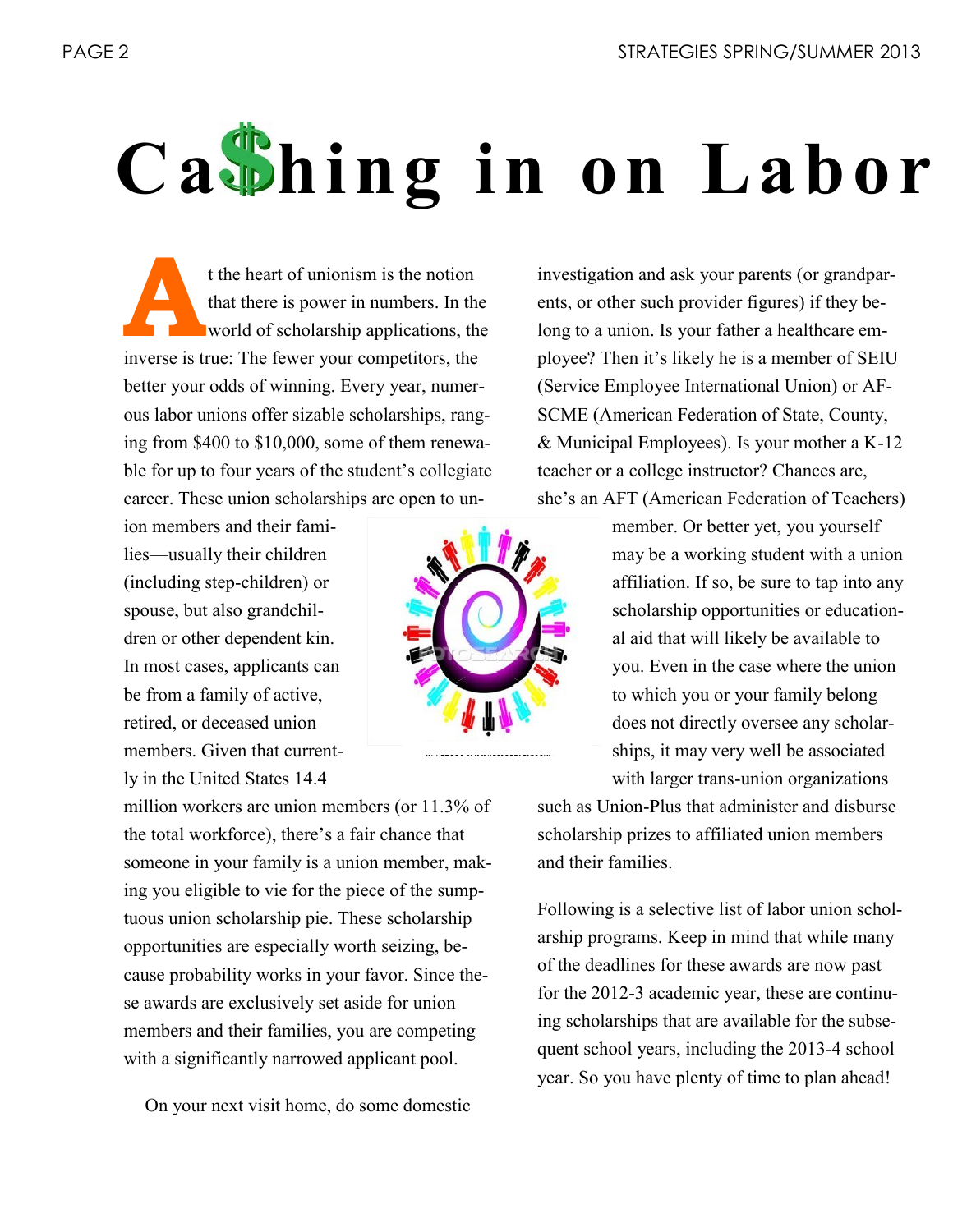# **Union Scholarships**

By Hannah Nahm, SRC Staff

## **American Federation of Teachers Robert G. Porter Scholars Program**

This program offers four 4-year, \$8,000 postsecondary scholarships to students who are dependents of AFT members, as well as 10 one-time \$1,000 grants to AFT members to assist with their continuing education.

## http://www.aft.org/benefits/scholarships.cfm

## **IAM (International Association of Machinists and Aerospace Workers) Scholarship**

This scholarship competition is open each year to members of the IAM and their children throughout the United States and Canada. Awards to members are \$2,000 per academic year (renewable). Awards to children of members are \$1,000 per academic year. All awards are renewable up to four years.

h[ttp://www.goiam.org/index.php/headquarters/](ttp://www.goiam.org/index.php/headquarters/departments/scholarship/10514-2013-iam-s) [departments/scholarship/10514](ttp://www.goiam.org/index.php/headquarters/departments/scholarship/10514-2013-iam-s)-2013-iam[sch](ttp://www.goiam.org/index.php/headquarters/departments/scholarship/10514-2013-iam-s)olarship-competition

## **SEIU (Service Employees International Union)**

SEIU offers 53 scholarship opportunities to support studies in areas including the arts, social justice, labor studies, and healthcare. All scholarships are open to members and their children. The awards range from \$1,000 to \$5,000, some of them renewable for multiple years.

[http://www.seiu.org/a/members/fulfill](http://www.seiu.org/a/members/fulfill-your-college-goals-with-an-seiu-scholarship.php)-yourcollege-goals-with-an-seiu-[scholarship.php](http://www.seiu.org/a/members/fulfill-your-college-goals-with-an-seiu-scholarship.php)

## **UFCW (United Food and Commercial Workers) International Scholarship**

Each year the UFCW International Union awards several scholarships of up to \$8,000 each to UFCW members or their immediate family who want to further their education and demonstrate a commitment to their communities and to UFCW values. In addition to the annual scholarships offered by the International, some UFCW Locals offer their own scholarships. Contact your local union office to find out if your local has a scholarship program and if you are eligible to apply.

[http://www.ufcw.org/about/opportunities/](http://www.ufcw.org/about/opportunities/scholarship/) [scholarship/](http://www.ufcw.org/about/opportunities/scholarship/)

## **Union Plus Scholarship Program**

These scholarships are open to members, spouses, and dependent children of unions participating in any of the Union Plus programs , and the award amount ranges from \$500 - \$4,000. This is a competitive one-time cash award sent to individual winners for undergraduate or graduate study. Winners are chosen based on academic achievement and potential, character, leadership, social awareness, career goals and financial need.

https://unionplusscholars.communityforce.com/ Student/Introduction.aspx

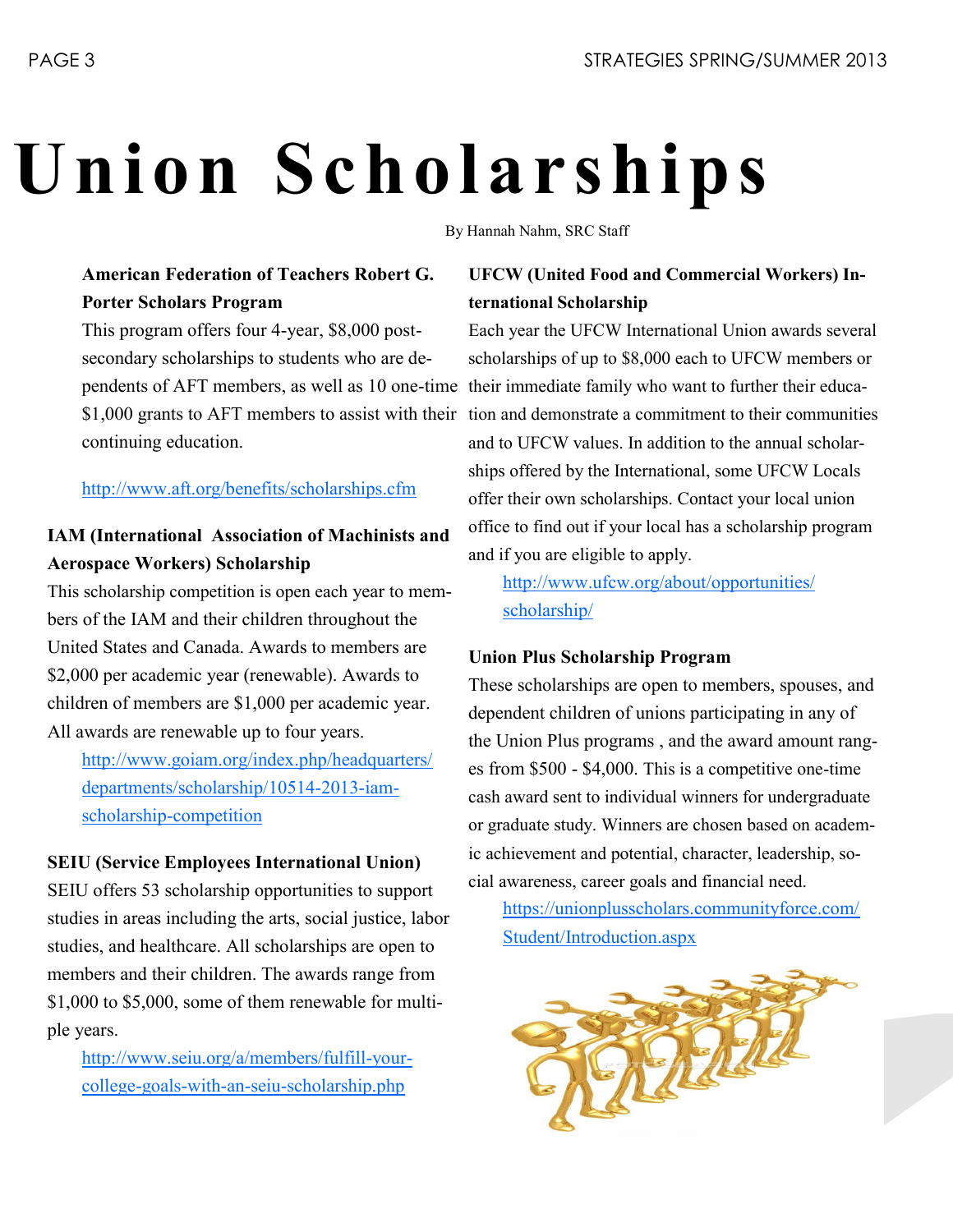# Getting Outstanding Letters of Recommendation

By Elena Shih, SRC Staff

The letter of recommendation is one of the only parts of the application that offers a window into the applicant's personal qual ties and character traits that can't be seen through he letter of recommendation is one of the only parts of the application that offers a window into the applicant's personal qualitranscripts and resumes. While most letters are confidential, students often have more input into shaping letters of recommendation than they think. Follow these steps for stellar letters of recommendation to supplement your scholarship application.

For general tips on how to request letters of recommendation, please visit one of our upcoming workshops (see page 8), or stop by the SRC to get a copy of the "How to Request Letters of Recommendation" guides. These will prepare you with basic information about, who are appropriate recommenders, and the recommended timeline for requesting letters. Below, find some tips about how to make your letter of recommendation shine!

#### **SCOPE and SELECTIVITY:**

While you should include a copy of your latest resume or CV for your recommender, it is important to highlight certain achievements that you would like your letter writer to focus on. It is important to indicate the scope and selectivity of your involvement in such activities. For instance, if you are the publicity chair for your residence hall, explain how you were elected into this role. How many other candidates/applicants were there for this position? And how large is the scope of your responsibilities in this role? If you hold a role that does not demonstrate selectivity—for instance, if you are one of a hundred volunteers for a particular club or event demonstrate the importance of this activity to you personally. What does it mean to you? What have you learned since participating in this event? What sacrifices have you made in order to participate?

#### **INTELLECTUAL CURIOSITY:**

A transcript provides the selection committee with a sense of your academic achievement, but it does not offer a sense of other important factors like your *intellectual curiosity*. You can demonstrate intellectual curiosity by mentioning extra credit projects completed for class or finding an internship or volunteer opportunity that engages skills or issues that you have learned inside the classroom. Proving this to your recommender and the selection committee will set you apart from other applicants.

#### **COMMITMENT**:

You should always provide your recommender with basic information about the scholarship that you are applying for, including the name of the funding institution, name of the scholarship, and website so that your recommender can find more information if she/he desires. In addition, be sure to provide personalized information to demonstrate that you have researched the scholarship in question. Demonstrate this commitment by researching past winners, and sharing with your recommender why you are committed to the mission and goals of the organization.

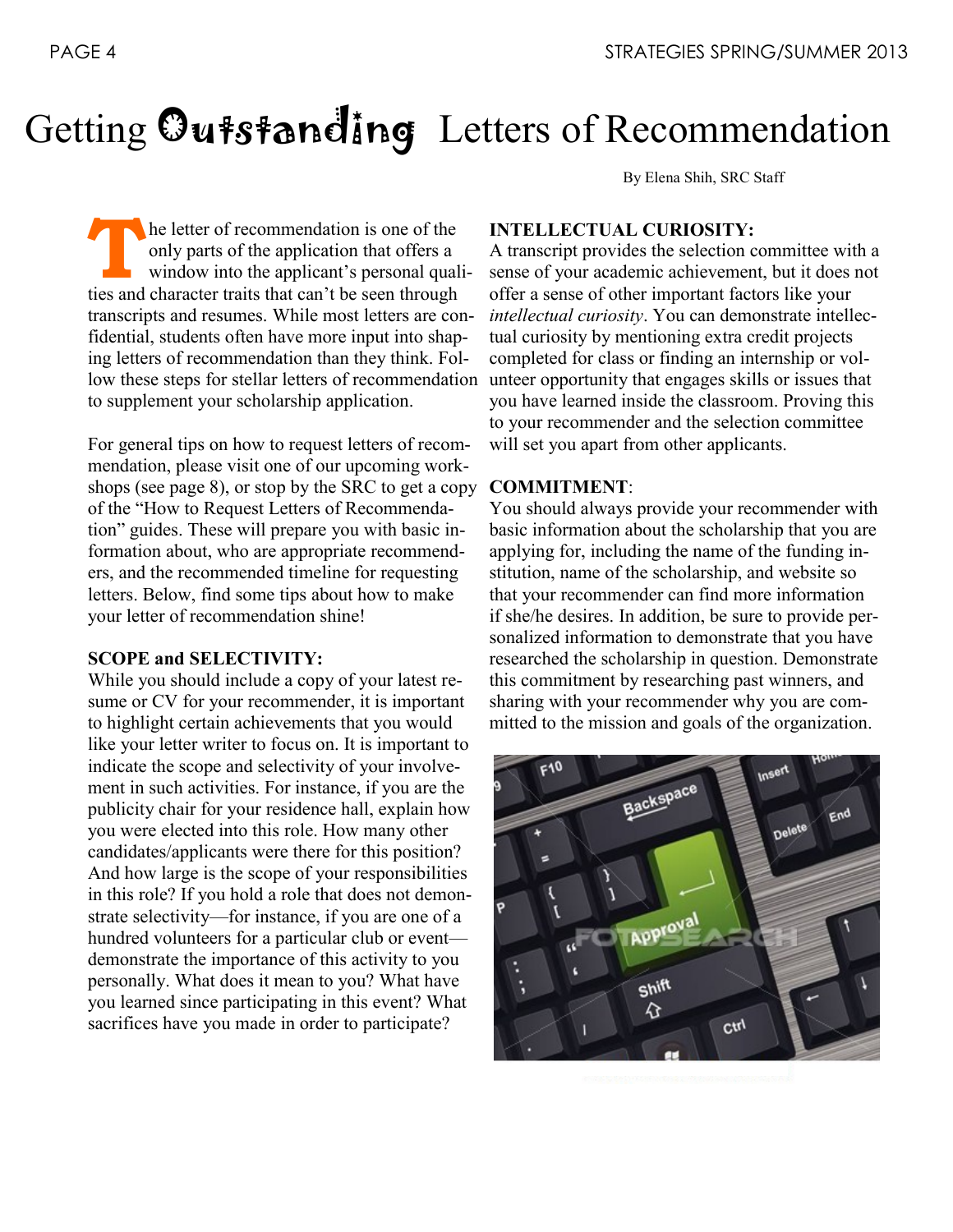

## **Is financial aid available for the summer?**

Summer aid is available to newly admitted and continuing UCLA students enrolled in UCLA Summer Sessions, College Summer Institute, Summer Sessions at another UC (crosscampus enrollment) or UC Summer Travel Program. You can only receive assistance for ONE summer program. Financial aid is not be available for Non-UC Study Abroad programs.

## **What type of aid is available during the summer?**

On-time applicants , those who submit their FAFSA and/or the summer application by the due date, will be considered for the same types of awards during the summer as during the academic year: Federal, State and University Grants, Federal Perkins and Direct Loans as well as Work-Study (for some programs). Late applicants, those who submit their FAFSA and/or the summer application late, will be considered for Federal Pell Grant and Direct Loans only. Please refer to the summer guides (available under Publications on the UCLA Financial Aid Office website) for additional information about summer sessions.





## **How do I apply for summer financial aid?**

In addition to completing the FAFSA, you must also complete the online Summer Financial Aid Application. The application and filing timeline will vary depending on the summer program for which you seek assistance. The UCLA Summer Session application is available on the UCLA Financial Aid Office website beginning April 1. The priority deadline for submitting the summer application is April 30 to be considered for all types of aid. If your summer application is filed after April 30, and/or your FAFSA is submitted after March 2, you will be considered as a late applicant and the types of aid available to you will be limited. Please check the UCLA FAO's homepage for information about applications and deadlines for other summer programs.

Remember, you must apply separately for summer financial aid! For more information visit the UCLA Financial Aid Office website at http://www.fao.ucla.edu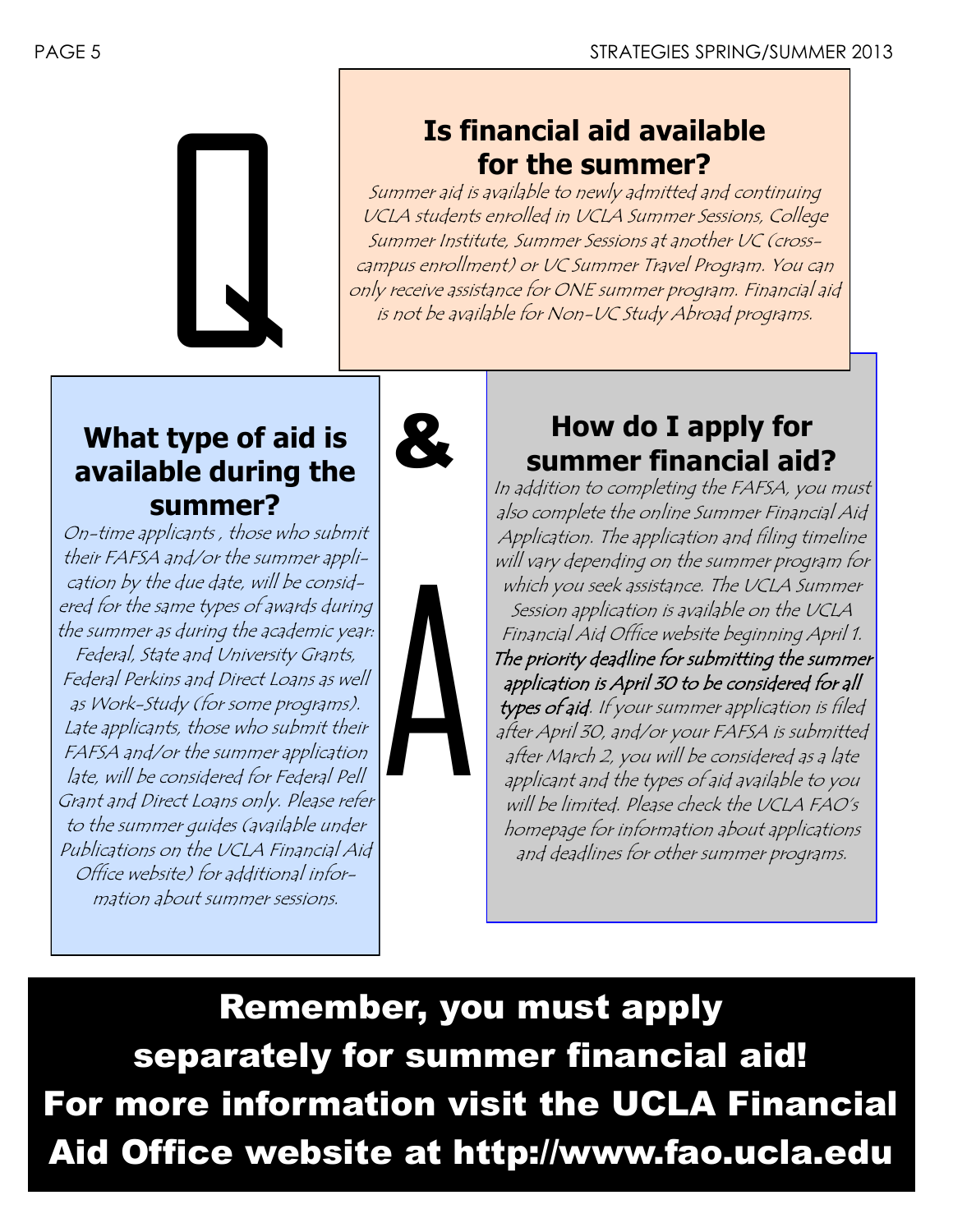## **Scholarships for Social Science Majors**

ith spring term underway, it's time to start thinking about fall 2013. By now you will have completed the FAFSA and applied for financial aid, but there is still a lot more you can do to prepare for expenses in the 2013-14 academic year. Scholarships are one way to chip away at college costs. For every field of study, there are many scholarships just for you! Here are some opportunities that are specifi-

The Undergraduate Research

Fellows Program (URFP) for the arts, humanities, social sciences and behavioral sciences supports students doing entry-level research. The Undergraduate Research Scholars Program (URSP) supports students in these fields who are committed to completing a departmental honors thesis or comprehensive research or creative project. The URSP includes the UCLA McNair Research Scholars Program, which is a two-year research-based intensive program for juniors that prepares undergraduate

students interested in pursuing a Ph.D. in the humanities or social sciences. This program is for students who are committed to social change and who use scholarship and research as a means to achieve social justice. Another URSP program is the Mellon Mays Undergraduate Fellowship Mission, whose objective is to increase the number of minority students, and others with a demonstrated commitment to eradicating racial disparities, who will pursue Ph.D.s in core fields in the arts and sciences.

There are also many private scholarships for students in the Social Sciences. The Daughters of the American Revolution awards multiple scholarships to students showing pursuing degrees in diverse disciplines including history, law, nursing, and education. [\(http://www.dar.org/natsociety/](http://www.dar.org/natsociety/edout_scholar.cfm) edout scholar.cfm). The National Federation of Republican Women offers several scholarships and internships to female students interested in political science and economics [\(http://www.nfrw.org/programs/scholarships.htm\)](http://www.nfrw.org/programs/scholarships.htm). For

cally for students in the Social Sciences.<br>
The Undergraduate Research<br>
Fellows Program (URFP) for the arts,<br>
humanities, social sciences and behav-<br>
ioral sciences supports students doing<br>
The MEGARING MANUSCRIPTION CONSU HUMANMODERN WOHONETICSSOURCE **PHONETICSOURCE INSTITUTION SUBTIEM AREA WARDON**<br>ECONOMIC & SOCIOL COMMUNICATION READDING **TNSTTTL+TON** 

By Francesca Marx, SRC Staff

history majors there are opportunities such as the George Watt Prize, which is awarded for an essay or thesis chapter about any aspect of the Spanish Civil War, the global political or cultural struggles against fascism in 1920s and 1930s, or the lifetime histories and contributions of the Americans who fought in support of the Spanish Republic from 1936 to 1938. ([http://www.alba-valb.org/participate/essay-contest\).](http://www.alba-valb.org/participate/essay-contest)

> The Los Angeles Geographical Society offers scholarships to aspiring geographers [\(http://](http://www.lageography.org/scholarships2.html)

[www.lageography.org/](http://www.lageography.org/scholarships2.html)

[scholarships2.html\)](http://www.lageography.org/scholarships2.html). The Society for the History of Discoveries offers awards for essays on the theme of exploration and history, whether the subject is travel, biography, cartography, or any other aspect of discovery ([http://www.sochistdisc.org/](http://www.sochistdisc.org/essay-contest.htm) [essay-contest.htm\)](http://www.sochistdisc.org/essay-contest.htm).

Departments also provide many great opportunities for funding. Check with the undergraduate advisor in your program to see which scholarships,

contests, and research openings might be available to you. For example, the archeology department offers funding opportunities so that students have a chance work in the field.

Be sure to come to the UCLA Scholarship Resource Center to learn about more opportunities. We have bulletin boards focused on different areas of study, including one just for students in the social sciences. We have another board that exclusively lists essay contests, many of which are related to the social sciences. In addition, we can show you how to search for scholarships on your own and find those tailored specifically for your area of interest, whether that is archaeology, anthropology, communication studies, or any other field of study. Finally, we will work with you on your application, from helping you assemble materials to giving you feedback on essays. Both at UCLA and beyond, there are many opportunities waiting to be discovered, and we can help you find them.

Join our fan page on Facebook/uclasrc to get alerts on upcoming scholarships! Also, follow us on Twitter @UCLASRC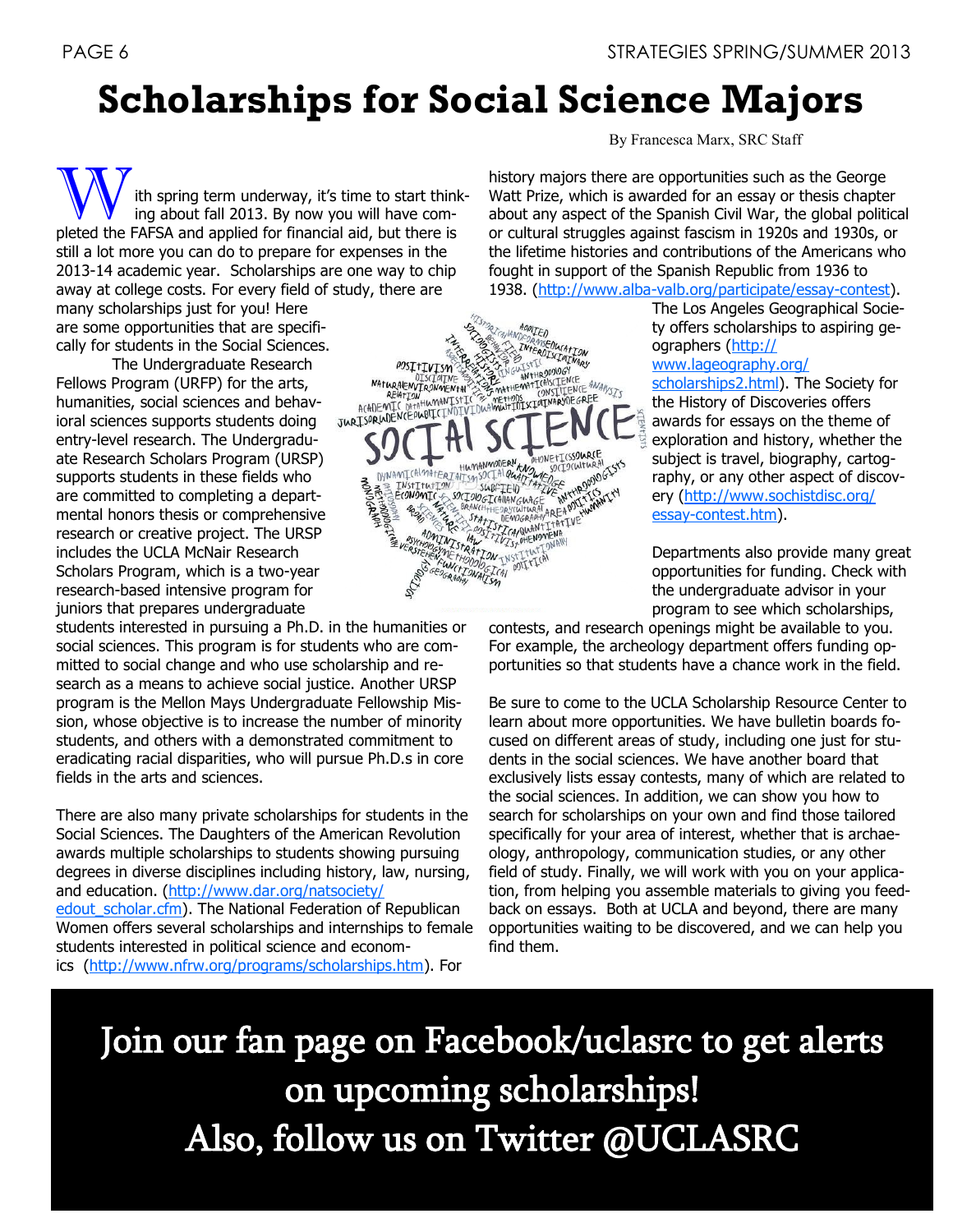## 2013-14 UCLA College Division of Undergraduate Education Donor Scholarships

## GENERAL REQUIREMENTS:

#### *Applicants must*

- Demonstrate **FINANCIAL NEED by completing the FAFSA.** Go to http://www.fafsa.ed.gov.
- Be UCLA undergraduate students enrolled full time within the College of Letters and Science.
- Fill out an application online, available at http://www.scholarshipcenter.ucla.edu/DUE/Cont\_Students.html.
- Provide all supporting documentation, including an **official or unofficial transcript** and a copy of the **PAL (Provisional Award Letter)** or **FAN (Financial Aid Notification)** letter. DO NOT SUBMIT A DPR.
- Submit completed applications to UCLA Scholarship Resource Center, 330 DeNeve Drive, 233 Covel Commons, Los Angeles, CA 90024.

## DUE MAY 15

**Myrtle Hickey De Luce Scholarship**: preference to graduates of Lincoln, Belmont, John Marshall, or other LAUSD high schools who participate in at least one extracurricular activity.

**Heather L. Kase Endowed Scholarship**: preference to female undergraduates of the Jewish faith who demonstrate financial need and academic potential.

**Louis Levy Endowed Scholarship**: students should have a minimum 2.5 cumulative GPA, demonstrate financial need, and have graduated from a CA public high school.

**Los Angeles Chapter of the Links Scholarship**: preference to African-American students who demonstrate financial need and demonstrate a strong record of community service.

**Bess F. Raab Scholarship**: preference to students with a minimum 3.0 cumulative GPA; must provide evidence of participation in at least one extracurricular activity at UCLA or in the community.

**Rancho Park Rotary Club Scholarship**: preference to full-time UCLA seniors of Iranian/Persian descent who actively participate in community service and demonstrate strong financial need; minimum 3.5 cumulative GPA.

**John Ringlbauer UCLA Veteran's Scholarship**: awarded to a full-time UCLA student who is either currently enlisted or is a veteran of the Armed Forces and who honorably served the US. Preference to those who made the greatest commitment or sacrifice during their service.

**Louis and Zephyr Stuart Scholarship**: preference to Armenian students who demonstrate leadership through extracurricular activities at UCLA and in the community; minimum 3.0 cumulative GPA.

**Jo-Belle Wolf Undergraduate Scholarship**: preference to female students born in the US; minimum 3.0 cumulative GPA.

## DUE JUNE 30

**Nancy Diane Orford Scholarship**: preference to students with cystic fibrosis or other disabilities.

**National Notary Foundation Scholarship**: preference to students with a minimum 3.5 cumulative GPA and CA resident with strong leadership skills **(for incoming freshmen only).**

**Don Shepherd Scholarship**: preference to students from San Diego County with a minimum 3.75 cumulative GPA **(for incoming freshmen only).**

**Gertrude Pomish Scholarship:** preference to students who actively participate in and demonstrate a strong record of community service **(for incoming freshman only).**

**Leah Bettelman:** available to first-year students with high merit and high financial need.

**Ola Zuckerman:** available to first-year students with high merit and high financial need.